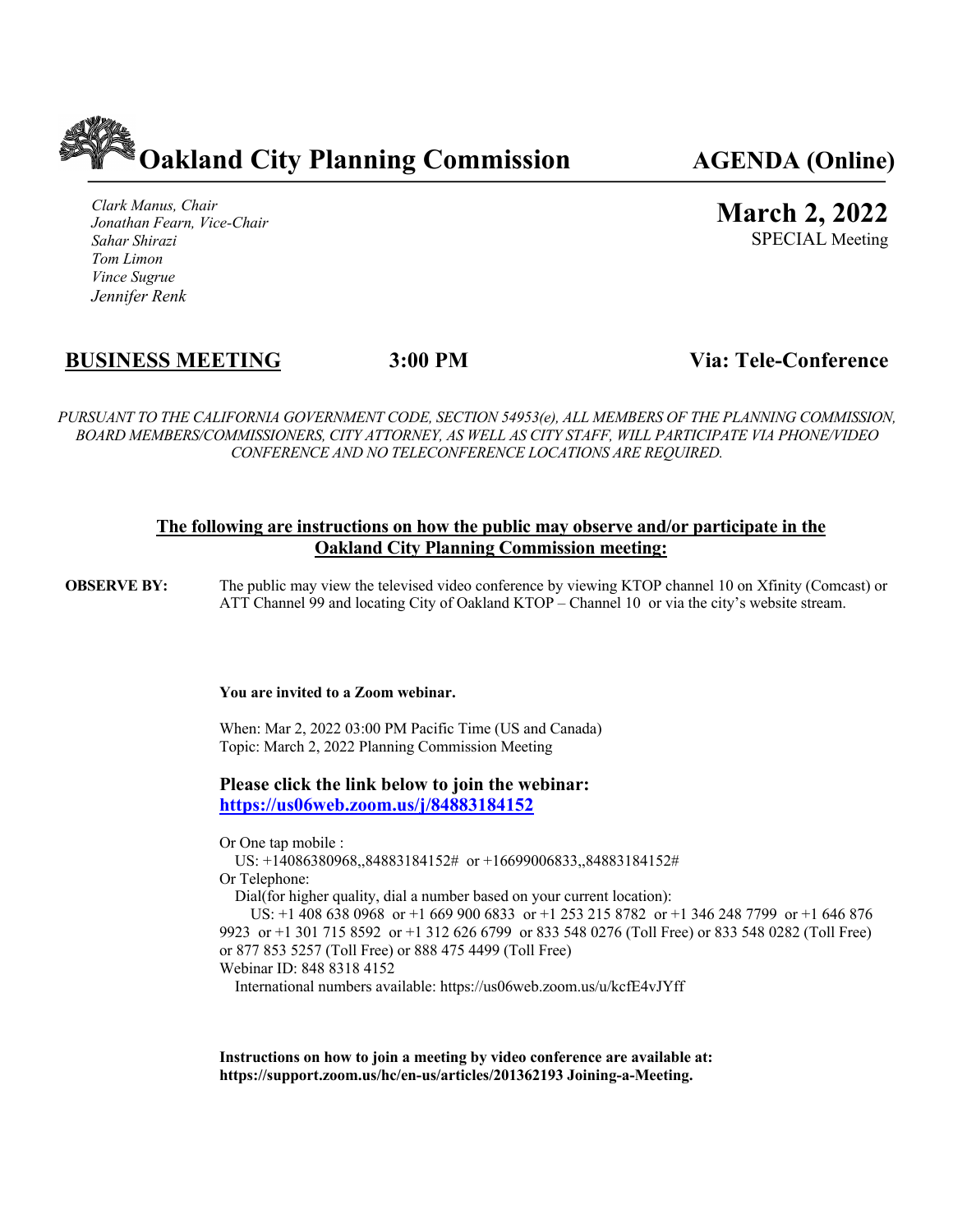

**Page 2** *March 2, 2022*

#### **HOW TO COMMENT ON A PUBLIC MEETING:**

Public comments will be taken at the time of each eligible Agenda item.

| If you are a Zoom video<br>Conference participant | To comment by Zoom video conference, click the "Raise Your Hand" button to request to speak<br>when Public Comment is being taken on an eligible agenda item. You will then be unmuted during<br>your turn and allowed to make public comments. After the allotted time, you will then be re-muted.<br>Instructions on how to "Raise Your Hand" are available at: https://support.zoom.us/hc/en-<br>us/articles/205566129 - Raise-Hand-In-Webinar.                                                                                                                                                                                                                         |
|---------------------------------------------------|----------------------------------------------------------------------------------------------------------------------------------------------------------------------------------------------------------------------------------------------------------------------------------------------------------------------------------------------------------------------------------------------------------------------------------------------------------------------------------------------------------------------------------------------------------------------------------------------------------------------------------------------------------------------------|
| If you are a phone<br>participant                 | To comment by phone, please call on one of the above listed phone numbers. You will be prompted<br>to "Raise Your Hand" by pressing "*9" to request to speak when Public Comment is being taken on<br>an eligible agenda Item. You will then be unmuted during your turn and allowed to make public<br>comments. Then, press "*6" to unmute yourself to speak. After the allotted time, you will then be re-<br>muted. Instructions on how to raise your hand by phone are available at:<br>https://support.zoom.us/hc/en-us/articles/201362663 – Joining-a-meeting-by-phone. If you have any<br>questions, please email Desmona R. Armstrong at Drarmstrong@oaklandca.gov |

#### • **IMPORTANT THINGS TO REMEMBER DURING YOUR PUBLIC COMMENT PERIOD**

#### 1. **ALL ATTENDEES SHALL BE MUTED UPON ENTRY**

- 2. Please do not raise your hand if the item currently being heard is not the item you wish to speak on. We will call for public testimony on each item individually. When the item you're interested in is called and public speakers are invited to raise their hands, raise yours then and we will call them all in the order they're raised.
- 3. You may of course speak on multiple items but your comments during each item must address the item currently under discussion. Speakers attempting to speak about items other than the item currently under consideration will be muted and asked to wait for the item they're here to speak about to be called.

#### **HOW TO ADDRESS THE PLANNING COMMISSION**

- Please work with the case planner listed for each item prior to the meeting regarding items that may be continued. Any agenda item may be continued without the hearing on the matter being opened, or public testimony taken, at the discretion of the Chair. Persons wishing to address the continued item may do so under Open Forum.
- Staff reports are available online, generally by 5:00 p.m. the Friday before the meeting, at www.oaklandca.gov (under "Planning Commission.") You will need to ensure that your computer will accept pop-ups from the host site (oaklandca.gov) and that your computer has a later version of Adobe Acrobat Reader installed. For further information, please email Desmona Armstrong at Drarmstrong@oaklandca.gov.
- If you challenge a Commission decision in court, you will be limited to issues raised at the hearing or in correspondence delivered to the Planning and Building Department, at, or prior to, the hearing. Any party seeking to challenge in court those decisions that are final and not administratively appealable to the City Council must do so within ninety (90) days of the date of the announcement of the final decision, pursuant to Code of Civil Procedure Section 1094.6, unless a shorter period applies. If you wish to be notified of the decision of any of these cases, please provide the case planner with a regular mail or email address.
- Please note that the descriptions of the applications found below are preliminary in nature and that the projects and/or descriptions may change prior to a decision being made.
- Applicants or members of the public that plan to make electronic presentations (e.g., PowerPoint presentations): Please contact Desmona Armstrong at Drarmstrong@oaklandca.gov at least **48 hours** prior to the meeting. We are unable to accommodate late material, at this time.
- Interested parties are encouraged to submit written material on agenda items in advance of the meeting and prior to the close of the public hearing on the item. To allow for distribution to the Commission, comments must be provided to the case planner electronically at least 24 hours prior to the meeting being started.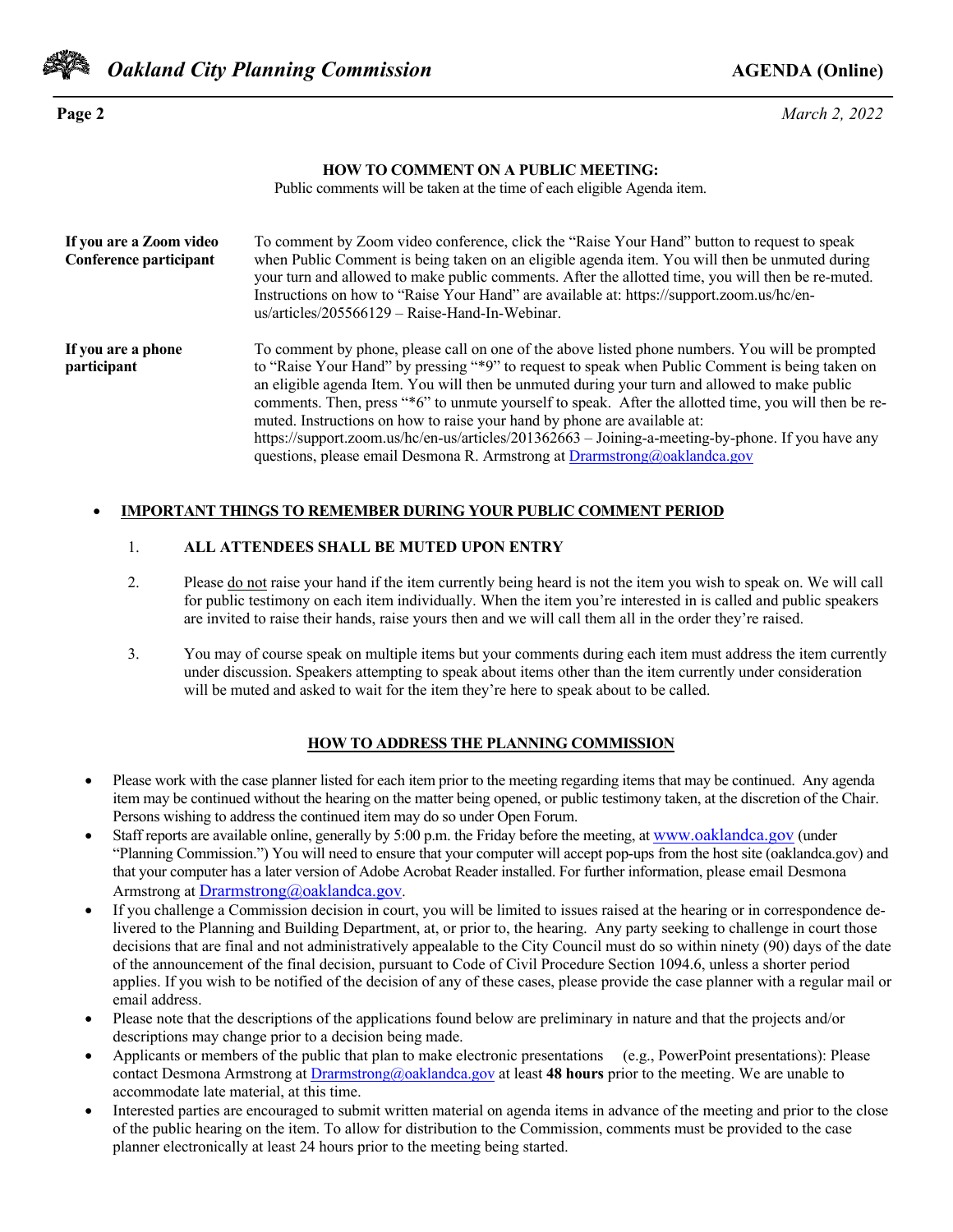

**Page 3** *March 2, 2022*

## **MEETING CALL TO ORDER**

**WELCOME BY THE CHAIR**

**ROLL CALL**

## **SECRETARY RULES OF CONDUCT**

#### **COMMISSION BUSINESS**

- Agenda Discussion
- Director's Report
- Informational Reports
- Committee Reports
- Commission Matters
- City Attorney's Report

### **OPEN FORUM**

At this time members of the public may speak on any item of interest within the Commission's jurisdiction. At the discretion of the Chair, speakers are generally limited to two minutes or less if there are six (6) or less speakers on an item, and one minute or less if there are more than six (6) speakers.

### **CONSENT CALENDAR**

The Commission will take a single roll call vote on all of the items listed below in this section. The vote will be on approval of the staff report and recommendation in each case. Members of the Commission may request that any item on the Consent Calendar be singled out for separate discussion and vote.

| Location: Citywide                   |                                                                                       |
|--------------------------------------|---------------------------------------------------------------------------------------|
| <b>Accessor's Parcel Number:</b> N/A |                                                                                       |
|                                      | <b>Proposal:</b>   Renew The Adoption of a Resolution Determining that Conducting In- |
|                                      | Person Meetings of the Planning Commission And Its Committees Would                   |
|                                      | Present Imminent Risks to Attendees' Health, And Electing to Continue                 |
|                                      | Conducting Meetings Using Teleconferencing In Accordance With City                    |
|                                      | Planning Commission Resolution, dated October 6, 2021, to Allow                       |
|                                      | Continuation of Planning Commission Meetings.                                         |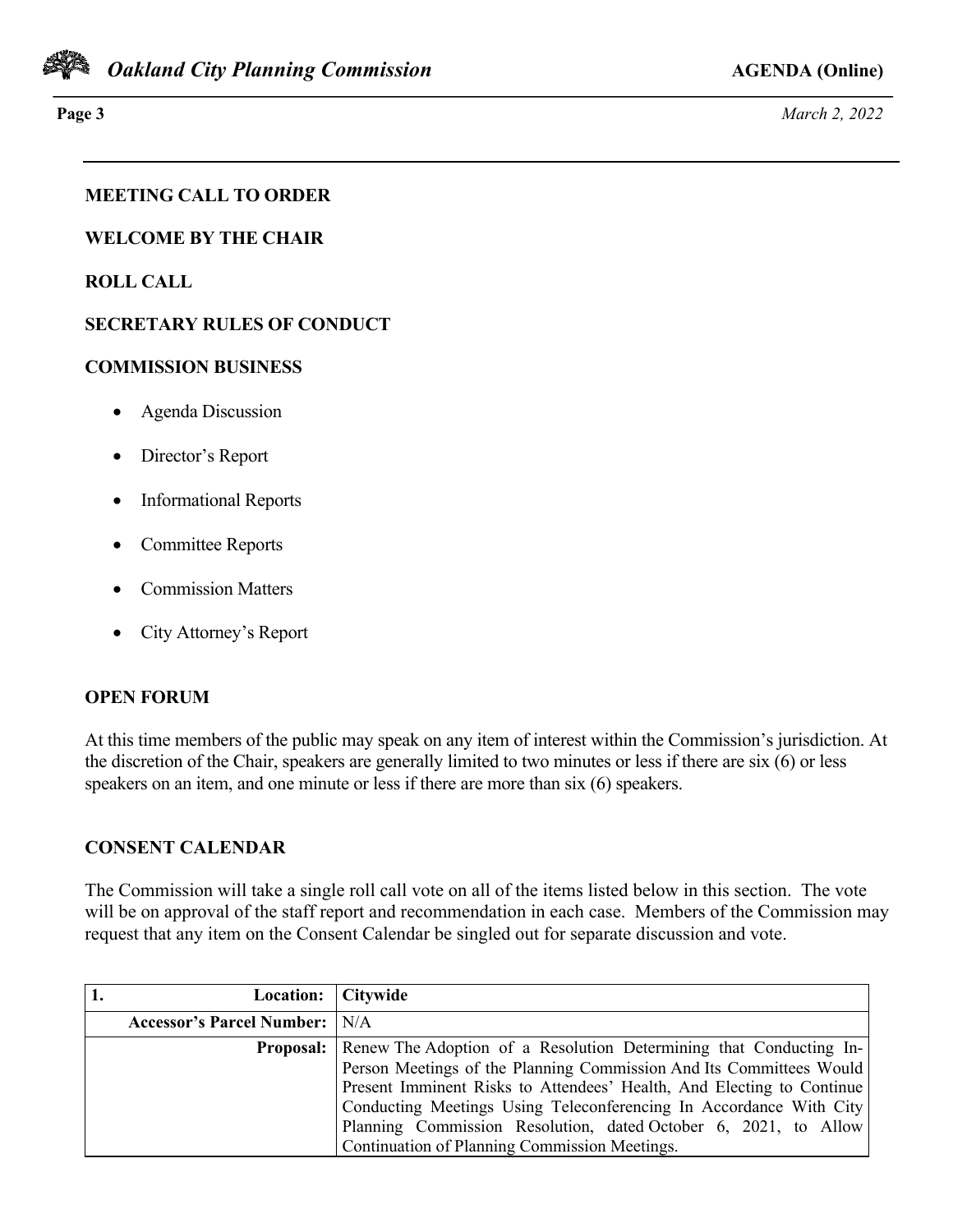

**Page 4** *March 2, 2022*

| Applicant:                          | Catherine Payne, Secretary to the Planning Commission               |
|-------------------------------------|---------------------------------------------------------------------|
| <b>Phone Number:</b>                | $(510)$ 915-0577                                                    |
| Owner:                              | NA.                                                                 |
| <b>Case File Number:</b>            | NA                                                                  |
| <b>Planning Permits Required:</b>   | Renew the adoption of Resolution Pursuant to AB-361                 |
| <b>General Plan:</b>                | <b>NA</b>                                                           |
| Zoning:                             | NA                                                                  |
| <b>Environmental Determination:</b> | Exempt pursuant to California Environmental Quality Act<br>(CEQA)   |
|                                     | Guidelines Section 15061(b)(3) (Common Sense Exemption).            |
| <b>Historic Status:</b>             | NA.                                                                 |
| <b>City Council District:</b>       | NA                                                                  |
| <b>Status:</b>                      | <b>NA</b>                                                           |
| <b>Staff Recommendation:</b>        | Receive public testimony and consider renewing the adoption of      |
|                                     | Resolution.                                                         |
| <b>Finality of Decision:</b>        | Decision Final.                                                     |
| For further information:            | Contact case planner Catherine Payne at (510) 915-0577 or by e-mail |
|                                     | at cpayne@oaklandca.gov                                             |

## **PUBLIC HEARINGS**

The hearing provides opportunity for all concerned persons to speak; the hearing will normally be closed after all testimony has been heard. If you challenge a Commission decision in court, you will be limited to issues raised at the public hearing or in correspondence delivered to the Planning and Building Department, at, or prior to, the public hearing.

The Commission will then vote on the matter based on the staff report and recommendation. If the Commission does not follow the staff recommendation and no alternate findings for decision have been prepared, then the vote on the matter will be considered a "straw" vote, which essentially is a non-binding vote directing staff to return to the Commission at a later date with appropriate findings for decision and, as applicable, conditions of approval that the Commission will consider in making a final decision.

If you wish to be notified on the decision of an agenda item, please contact the case planner for the specific agenda item.

|                                                 | Location: 1542 Broadway (as known as 1544 Broadway)                                              |
|-------------------------------------------------|--------------------------------------------------------------------------------------------------|
| <b>Assessor's Parcel Number: 008 0622 00700</b> |                                                                                                  |
|                                                 | <b>Proposal:</b> To establish a bar (Alcoholic Beverage Sales Commercial Activity) requiring a   |
|                                                 | Type 48 license in a 1560 square-foot vacant ground floor store front commercial                 |
|                                                 | space. The proposed operating hours are $11:00$ AM to $1:00$ AM.                                 |
|                                                 | <b>Applicant:</b> Lanenna Joiner                                                                 |
| <b>Phone Number:</b> (510) 214-3335             |                                                                                                  |
|                                                 | <b>Owner:</b> High Bridge Oakland III LLC.                                                       |
| Case File Number: PLN21205                      |                                                                                                  |
|                                                 | Planning Permits Required: Major Conditional Use Permit to establish an Alcoholic Beverage Sales |
|                                                 | Activity with additional Findings of Public Convenience or Necessity in an over                  |
|                                                 | concentrated area.                                                                               |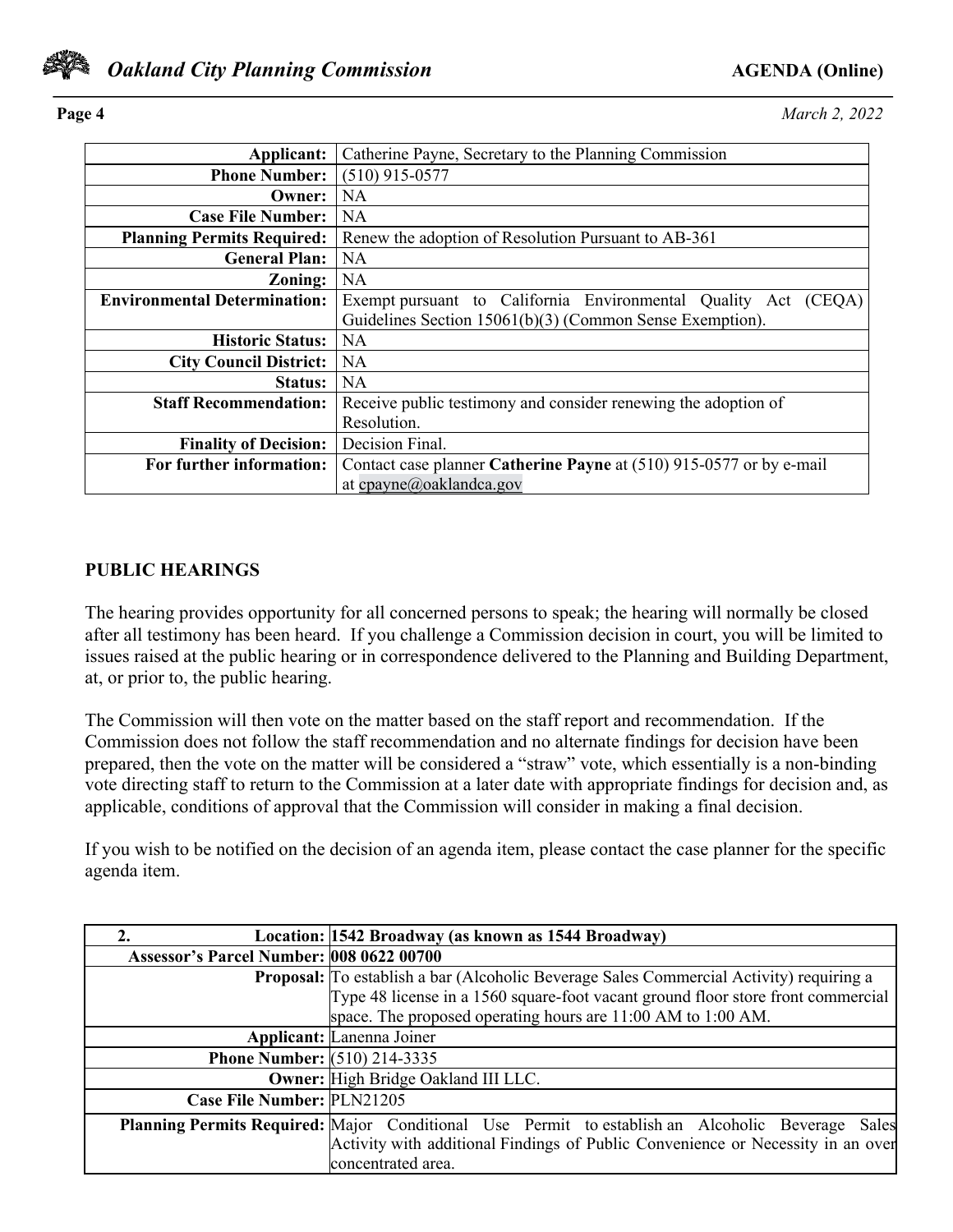

**Page 5** *March 2, 2022*

|                         | <b>General Plan: Central Business District</b>                                                   |
|-------------------------|--------------------------------------------------------------------------------------------------|
|                         | <b>Zoning:</b> Central Business District Pedestrian Commercial (CBD-P) Zone                      |
|                         | <b>Environmental Determination:</b> Exempt, Section 15301 of the State CEQA Guidelines: Existing |
|                         | Facilities (operation); and Section 15183: Projects Consistent with a Community                  |
|                         | Plan, General Plan or Zoning                                                                     |
|                         | Historic Status: PDHP; OCHS Survey Rating Ec3;                                                   |
| City Council district 3 |                                                                                                  |
|                         | <b>Status: Pending</b>                                                                           |
|                         | <b>Staff Recommendation</b> Approval subject to attached conditions.                             |
|                         | <b>Finality of Decision:</b> Appealable to City Council within ten (10) days.                    |
|                         | For further information: Jason Madani: Phone: (510) 238-4790; Email: jmadani@oaklandca.gov       |

| 3.                                     | Location: 1780 Telegraph Avenue and 1749 Broadway (through-lot and building)                         |
|----------------------------------------|------------------------------------------------------------------------------------------------------|
| Assessor's Parcel Number 008 074002900 |                                                                                                      |
|                                        | <b>Proposal:</b> To establish a bar (Alcoholic Beverage Sales Commercial Activity) requiring         |
|                                        | a Type 48 license in a vacant ground floor commercial space which was formerly                       |
|                                        | occupied by the Here's How full-service restaurant and bar. The proposed bar                         |
|                                        | will have operating hours 3:00 PM to 2:00 AM.                                                        |
| <b>Applicant:</b> Cory Hunt            |                                                                                                      |
| <b>Phone Number:</b> (916) 601-1782    |                                                                                                      |
|                                        | Owner: HPN 1780 Telegraph LLC.                                                                       |
| Case File Number: PLN21186             |                                                                                                      |
|                                        | Planning Permits Required: Major Conditional Use Permit with<br>additional findings including Public |
|                                        | Convenience or Necessity in an over concentrated area for an Alcoholic Beverage                      |
|                                        | Sales Commercial Activity.                                                                           |
|                                        | <b>General Plan: Central Business District</b>                                                       |
|                                        | Zoning: CBD-P Zone Central Business District Pedestrian Commercial Zone                              |
|                                        | Environmental Determination: Exempt, State CEQA Guidelines Sections 15301: Existing                  |
|                                        | Facilities (operation) and 15183: Projects Consistent with a Community Plan,                         |
|                                        | General Plan or Zoning                                                                               |
|                                        | Historic Status: Potentially Designated Historic Property in the Uptown Commercial Area of           |
|                                        | Primary Importance and with an Oakland Cultural Heritage Survey rating of $C1+$                      |
| City Council district 3                |                                                                                                      |
|                                        | Status: Receive public comments and Planning Commission comments. Planning                           |
|                                        | Commission action based on staff report.                                                             |
|                                        | Staff Recommendation Approval subject to attached conditions.                                        |
|                                        | <b>Finality of Decision:</b> Appealable to City Council within ten (10) days.                        |
|                                        | For further information: Planner Jason Madani: Phone: (510) 238-4790; Email: jmadani@oaklandca.gov.  |